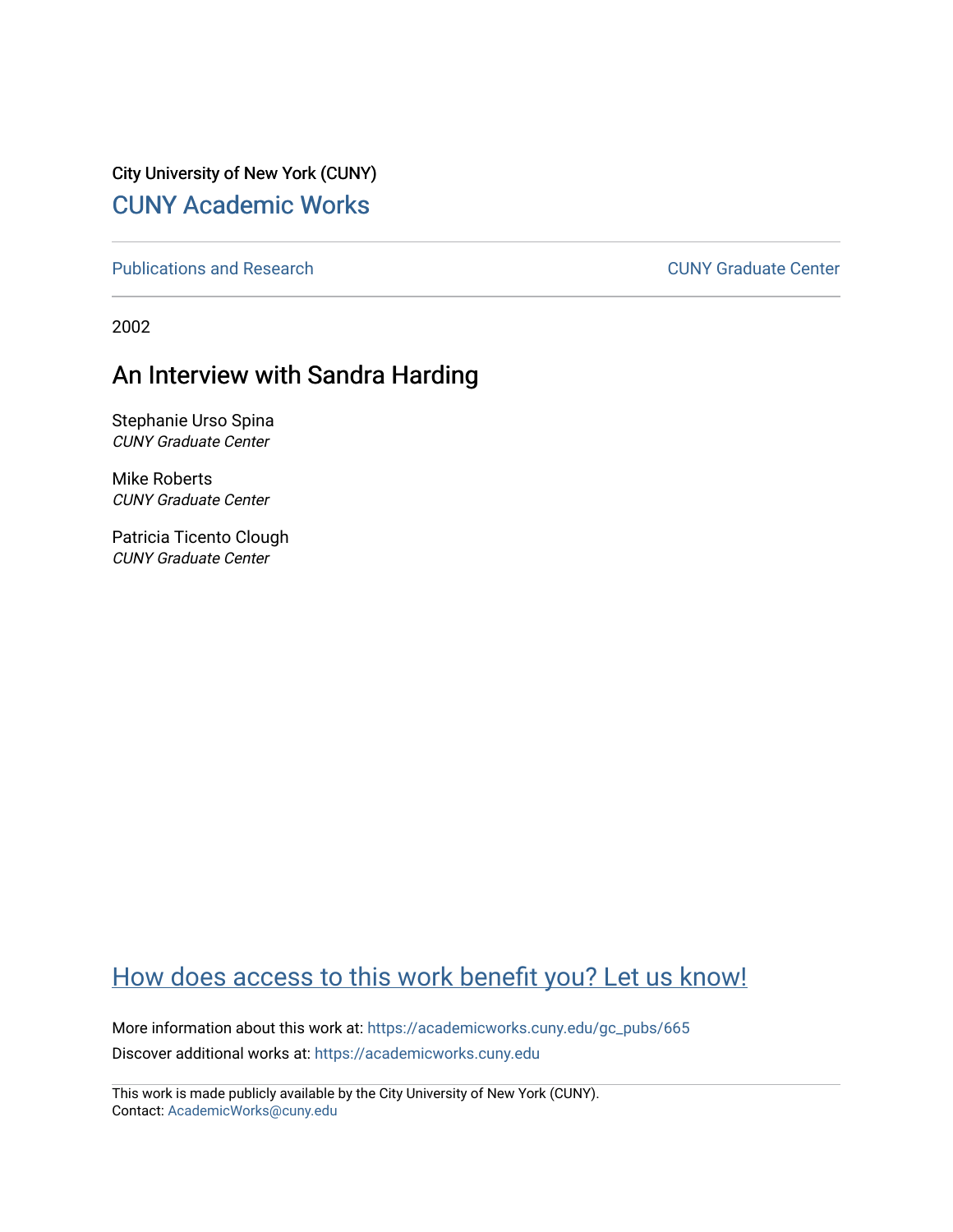## *Citation: Spina, S. U., M. Roberts, and P. Clough (2002). An interview with Sandra Harding. Found Object, 11. 1-11.*

## **Interview with Sandra Harding**

By Stephanie Urso Spina, Mike Roberts, and Patricia Ticineto Clough

The following interview took place last October. Two members of the Found Object editorial collective and the Center for the Study of Culture, Technology, and Work, CUNY graduate students Mike Roberts (Sociology) and Stephanie Urso Spina (Psychology), with Professor Patricia Ticineto Clough (Sociology), spoke with Sandra Harding at the Center for Women's Studies at the CUNY Graduate Center. Dr. Harding is a Professor of Education and Women's Studies at UCLA, where she also directs the Center for the Study of Women. Her teaching and research interests include feminist and postcolonial theory, epistemology, research methodology and philosophy of science. She is the author of numerous books and articles, including *The Science Question in Feminism* (1986), *Whose Science, Whose Knowledge?* (1991), *Is Science Multicultural?* (1998), and *Decentering the Center* (ed.) (2000). This interview discusses Harding's philosophy and explores some of the controversies surrounding her work.

Harding's position has been critiqued as more postmodern than feminist, as viable without nasty entanglements in feminism, as too concerned with established Eurocentric, scientific discourses, and as appealing to foundational innocence by her concern with realism. But what seems to drive Harding's choices more than anything is a conscious attempt to be effective in intervening in existing systems of power, whether empiricist and postmodern. By taking this position, Harding undertakes a difficult task. Its difficulty, however, is compensated for by the conversations she generates. As a voice not restricted to one intellectual school, Harding demands attention from many with opposing views and provokes scholarly exchanges (arguments) that would not have happened otherwise. So even as we question what may be called Harding's postmodern spin on logical positivism, we respect her advocacy for change and admire her candor and integrity.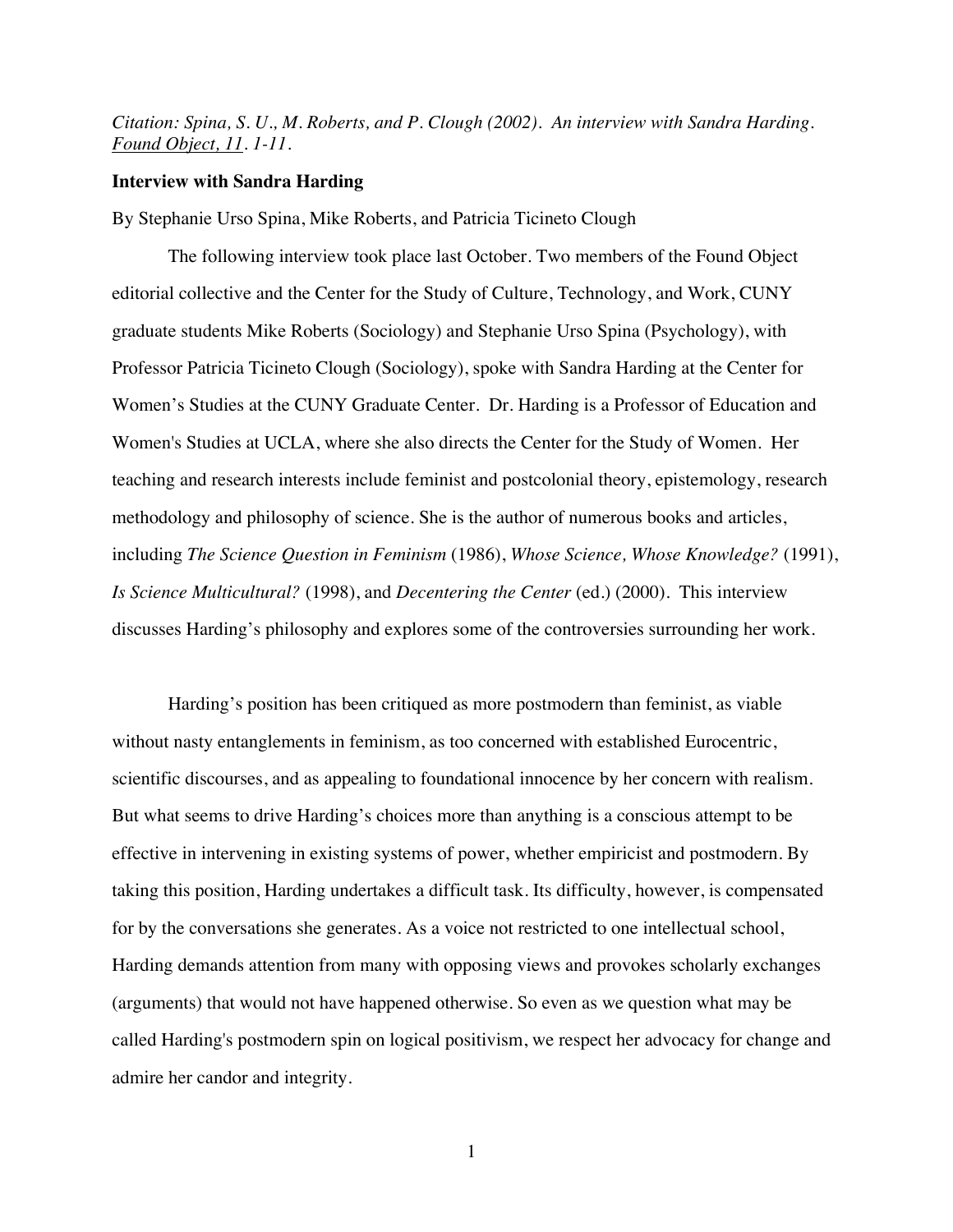**Stephanie:** A crucial difference between feminist empiricism and feminist standpoint theory has to do with what is known as scientific method. This difference is frequently reduced to a question of objectivity vs. subjectivity, pitting arguments for truth claims against relativism. I know I've framed this debate with a broad and reductive brush, but my purpose is to paint a background against which you might further develop and articulate some of the questions of method you addressed eight years ago in *Whose Science? Whose Knowledge?* How have your ideas, if you'll forgive the expression, "evolved" since then.

**Sandra:** Let me save the question of what is feminist empiricism for now. When I wrote *The Science Question in Feminism,* I was thinking of empirical researchers in the sciences, particularly in biology, and the kinds of ways they were posing feminist questions. For them, the issue was that there was nothing wrong with scientific method. You're right, that's the way I was talking about it. It's just that there's good science and bad science and, alas, science that has been biased is bad science and so feminism is here to make good science by helping science to follow its own rules a little more carefully than it has done. Feminism raises new questions, such as questions about what is biology and so forth, and it helps science more rigorously follow its own procedures. So, what I meant by this, I named "feminist empiricism." I'm not bragging, I'm complaining because I had to name it because they didn't think there was any reason to name what they were doing. They were just doing good science. And I and other people wanted to talk about a different way of understanding epistemology and philosophy of science and approaches to science where knowledge and power are fundamentally linked. Politics is not in opposition to science or in opposition to epistemology, but it is always involved in epistemology. I just wanted to give a little history of feminist empiricism here, which may not be one that everybody would agree with, but it's the one that shaped the way I think about it. In*The Science Question in Feminism,* I distinguish between feminist empiricism and feminist standpoint theory. I'm really sorry that's gotten so rigidified and popular. I don't know if I'd call it postmodernism but I'd want to talk about it as poststructuralism. Some years later feminists within philosophy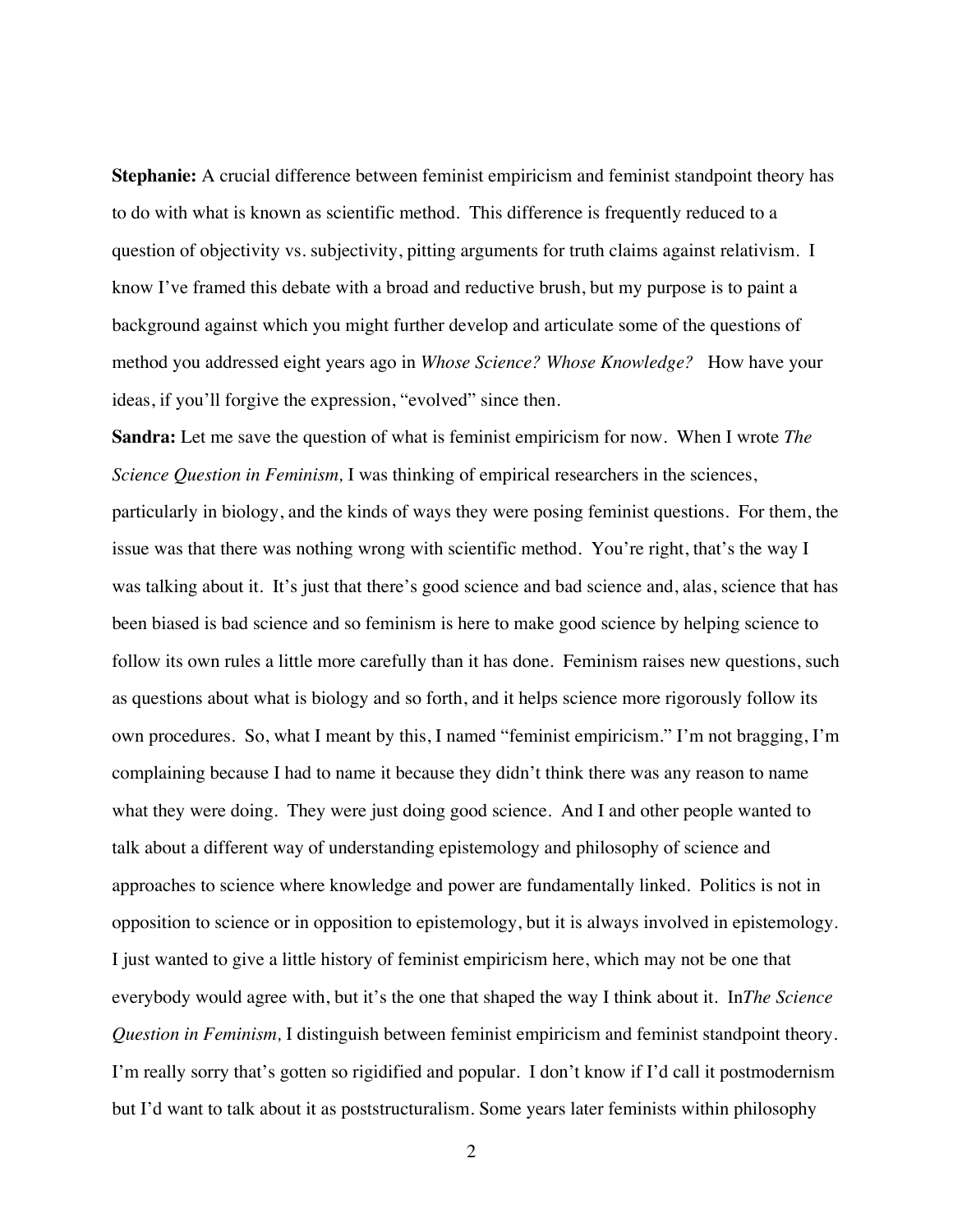took on empiricism as a particular philosophy dating back to Locke and Hume, with a particular history. People like Helen Longino, on the one hand, and Lorraine Code have all developed what they call feminist empiricism but they're not empirical scientists. They're philosophers who are trying to remake the philosophic tradition of empiricism in the way that I and others have tried to remake the philosophic tradition of standpoint epistemology. So there's this kind of history.

Before I go back to your question, let me say that I appreciate where both of these groups of feminist empiricists are coming from and I think those are very important positions for a variety of reasons. I don't think one should make choices between, say, "who's got the best epistemology." I think they serve very different functions. Epistemologies are, when push comes to shove, justificatory strategies, and you need different justificatory strategies for different contexts. And so I always teach my students to be multilingual in epistemology -- to be able to understand there's no point if the people you're talking to don't understand how you are explaining something. I think feminist empiricism is extremely valuable and I use it myself. I talk feminist empiricism. Sometimes when I'm talking to scientists, they're not interested in the historical and political philosophy issues that standpoint theory is concerned with. They're interested in how to do their research in a way that produces less biased results, whether it's around issues of race or gender or class or whatever. So, if I only have 10 minutes to talk to them, I'm going to talk to them about their methods. Their methods are fine. They're just not following them carefully enough. So that's the first thing to be said,

Now, let me talk a little about the question of relativism. I have ways of thinking about that. But first let me go back a little and say something about positivism and post-positivism. My view is that most philosophers today and many sociologists and historians count themselves as post-positivist. It's a very lively debate, but in some ways it isn't lively in philosophy of science anymore. Since W.B.L. Quine, really, and certainly Thomas Kuhn, most people wouldn't hold the kinds of views that Karnap (OR Carnap?) and Popper had and that I was trained in as a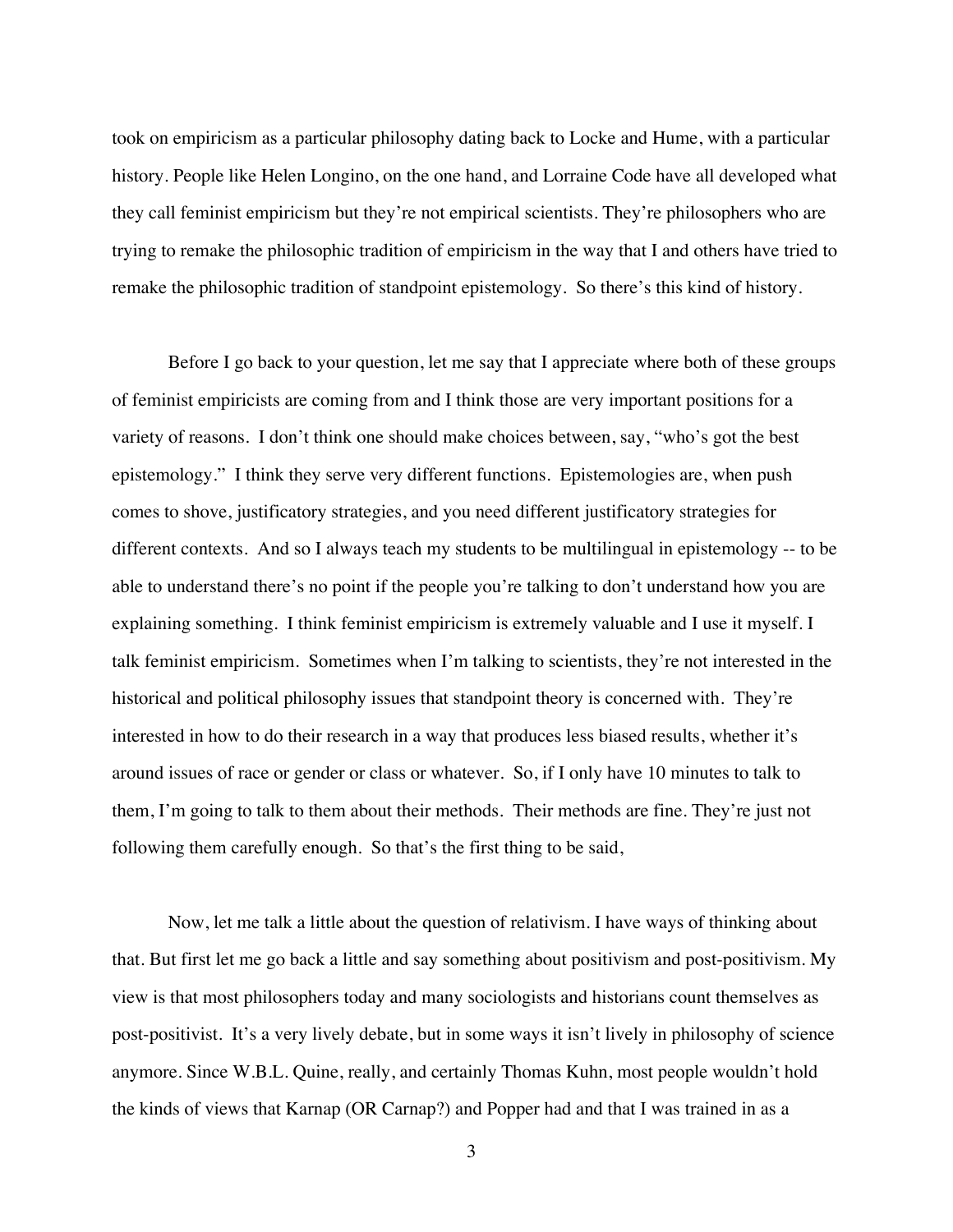graduate student of the philosophy of science. So they count themselves as post-positivists, but my argument is that you can't just say no to positivism in the kind of rationalistic way that philosophers and frequently sociologists think they can do because positivism or empiricism the kind of empiricism we are talking about here — is part of a larger social formation. I'm going to turn Feuerbach(sp?) on his head and say that philosophers who want to interpret the world have to help change it first. Out of new social formations, particularly the ones created by postmodernism and feminism, new possibilities for interpreting the world appear.

Returning to your earlier question, the issue of relativism persistently comes up. It's just so bothersome. And there are a lot of reasons for that, but one way I've adopted to try to get around it is to try to make the question disappear. I don't think it can be confronted and defeated. I think new ways of thinking have to arise that make the relativist question disappear. After all, it hasn't always been a question. It only emerged as a question within epistemology and philosophy of science with Kuhn. It had been a question in ethics since Herodotis,(sp) but it's really Kuhn that made it an issue in, if I can put it this way, European diaspora science. Technology studies put relativism on the map, but it was already getting there via post-colonial studies, which were invisible, at that point, to European and European diaspora science studies. One way I get around it is by talking about science not as fundamentally a set of sentences but a set of interventions, a set of practices. Ian Hacking has an early 1980s book called *Representing and Intervening* where he talks about scientists, fundamentally, as intervening in the world. And that makes sense. I think even Kuhn is arguing that when he talks about a paradigm preceding theorizations. You then can't talk about truth in other than a very colloquial way. Truth claims are fundamentally not what science is about. It's about active interactions with the world and, indeed, any scientist would say that the test is whether it works to do what we thought it would do in the world. It's very hard, then, for the issue of relativism to arise because if one is talking about a particular scientific project it is designed for this particular set of interactions. Do they do it or not? You can ask if another set of interactions, guided by another set of beliefs and so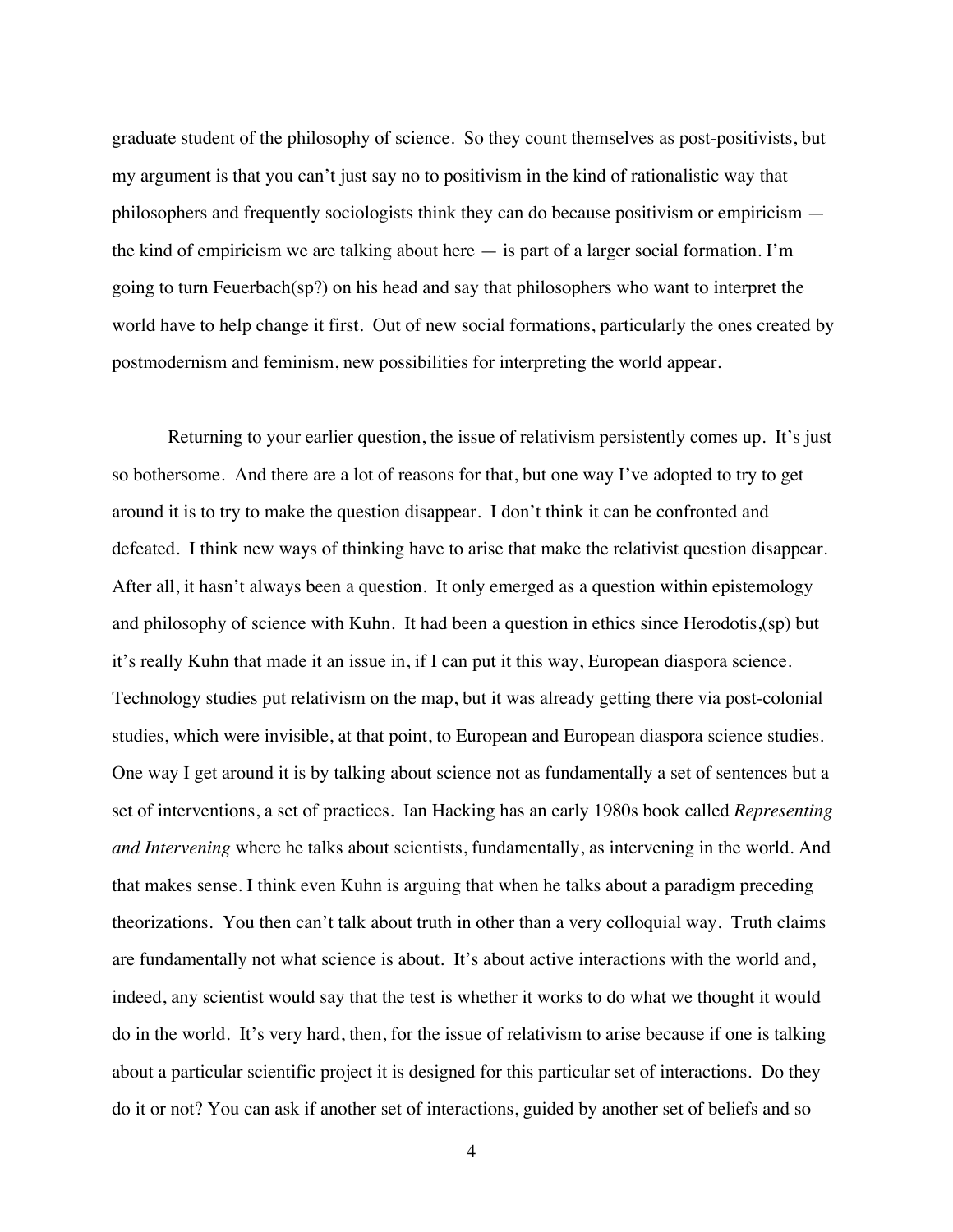forth, do it more effectively. Take an example such as management of chronic pain. You could ask whether acupuncture practices do it more effectively than western biomedicine and there are other kinds of medical concerns where you give a different answer about which system is effective. Those systems have conflicting notions of the body. The very notion of health, of a body in health or in ill health, is a western notion as opposed to an eastern notion of the body in balance and so forth.

I think standpoint theory, and feminist epistemology more generally, has always been problematic. People haven't been able to understand it because if you reject absolutism you must have fallen into relativism, and yet we've always, from the beginning, rejected relativism too. We reject both and in our view it is entirely possible to make well-founded claims of better and worse beliefs on the basis of how well they work to guide the kinds of practices they claim they can guide. It's kind of an end-play around the whole set of problematics that produce the absolutism versus relativism argument.

**Mike:** How do you situate your work, beginning with *The Science Question in Feminism* to your most recent work on philosophy for a multicultural, postcolonialist and feminist world, in what has become known as the science wars? How would you explain the conditions that created the science wars, and in your view how have the issues changed since *The Science Question* was first published?

**Sandra:** I think that the science wars have not been as visible in California as they have been on the east coast. Nevertheless I have a kind of double vision about them. On one hand, they have been a serious pain and created a lot of difficulty for a lot of people and that's unfortunate. They made scandalous some of our work in kinds of ways that's reflected on us. It's hard for some young people to get jobs now. I was to work with the CNRS, the French equivalent to NSF (National Science Foundation), but the appointment was canceled. It was a research position working with people there who are historians of post-colonial science. The duration was only a couple of weeks, but it was just too controversial for the French government to fund me. But on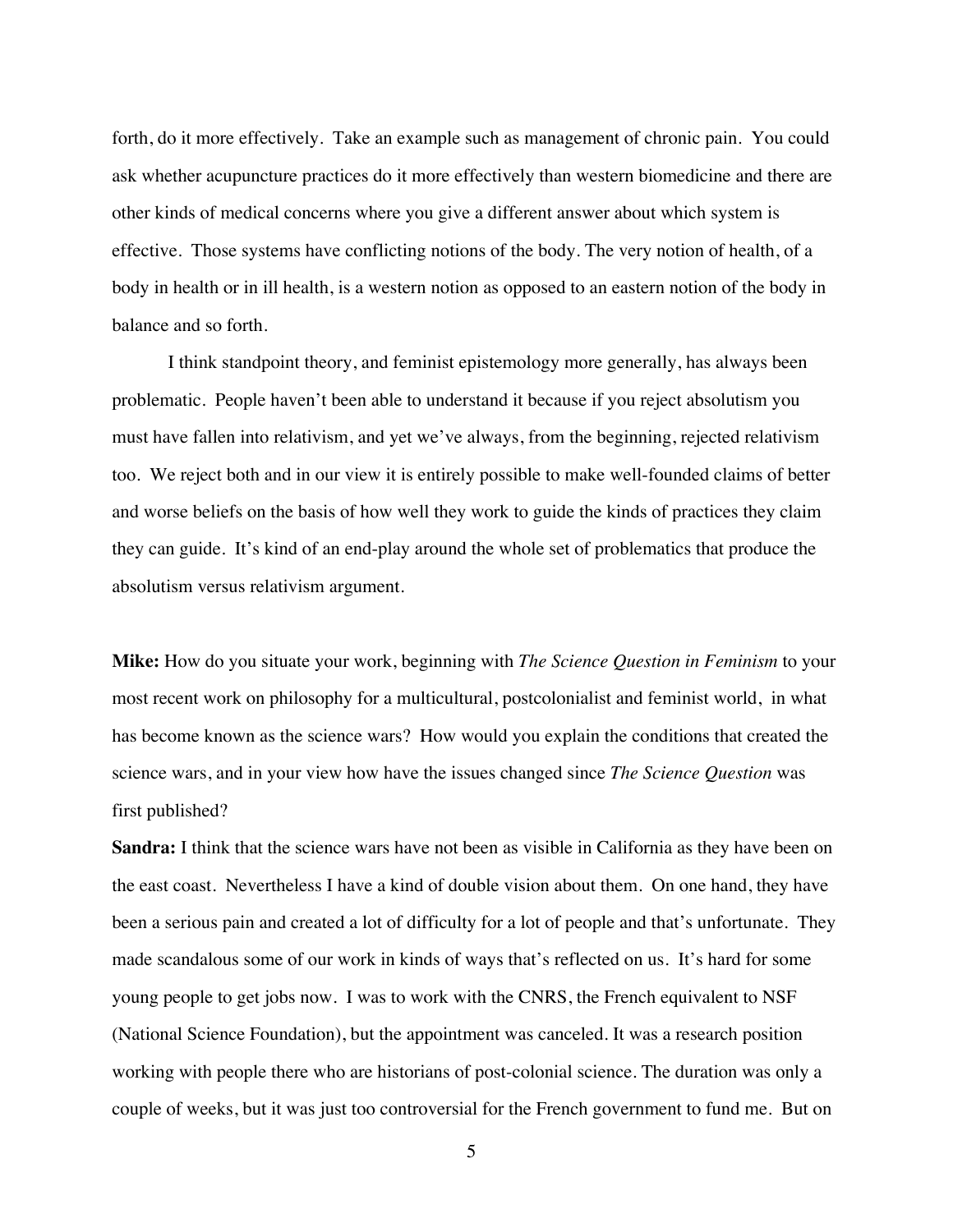the other hand, I have to say, these disputes have helped scientists and the general public and people working in other disciplines to catch up with the past 40 years of science studies. Most of these arguments could have been made about Thomas Kuhn, and that's 40 years ago. Thomas Kuhn is taught in freshmen lit courses now, but these folks took their lit courses before that. So, in a way it's been a terrific educational project and I think that's a good thing. I know a lot of scientists who have thought of this as the other side and they're not on it. I think they need to take a closer look at what's being argued by the feminists and post-colonialists. I think that what the science wars did was displace an argument over to post-modernism that actually is targeted elsewhere. For example, most people don't think my work is postmodern. I do in some ways, but it's certainly not postmodern in the way that literary critics are. My work is much more guided by conservative influences like Quine and Kuhn. Even though I may take the philosophy of science into places that others who I share that tradition with wouldn't, it is, in fact, part of post-positivist philosophy. So I think the science wars made it possible to have public discussions about what's been going on in the history of sociology and philosophy of science. In the book that I published two years ago, *Is Science Multi-Cultural: Post-colonialisms, Feminisms, and Epistemologies*, I argue that some of the important themes in the last 40 years of post-Kuhnian European diaspora science and technology studies converge with some very powerful work coming out of the developing world, coming out of post-colonial science and technology studies. I would include somebody like Donna Haraway, for example, in that world. It's a burgeoning literature. Many of its themes are in opposition to European-American science studies, but many of the themes do converge. I think, in a way, the science wars helped make it possible to make post-colonial arguments more easily because everybody had to go back and, without actually cracking the cover of *Kuhn's Structure of Scientific Revolutions*, catch up to 1962, at least.

I think the science wars have died rather completely and I think the conditions that created them have to do more with the inevitable decline of funding for science in the west.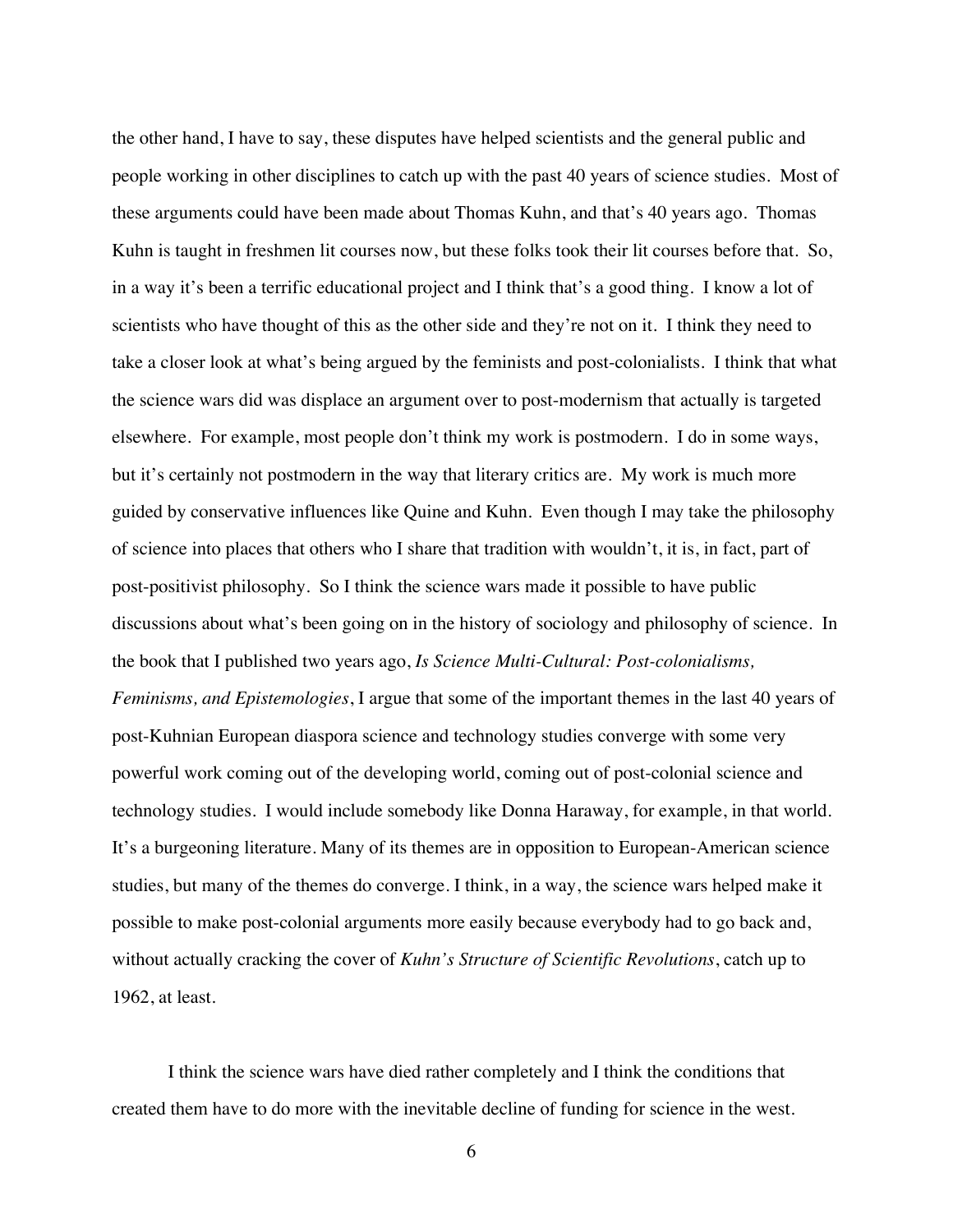Derek De Solla Price made a prediction back in the sixties that if the number of scientists kept increasing at the rate that it was growing then by something like 2005 everybody in the world would be a scientist. I mean it was just such a *huge* influx of money into the sciences, particularly in the U.S., but also in Europe and the former Soviet Union and that had to end. The spending, of course, couldn't last, but it's sad when it disappears. And now when you look around for who's making trouble about the practices of science, who do they see but us folks.

The other thing I would say is that there's very high right wing funding for the science wars and that's been documented in FAIR (Fairness and Accuracy in Reporting), the Washington-based media watch agency. The National Association of Scholars (NAS), for example, is a huge right-wing funded group of largely scientists, though there are other people in it, that was formed about a decade ago and funded by the Olin Foundation and a whole bunch of other right-wing foundations. What the National Association of Scholars did in about its third or fourth year of existence, which is now about 8 or 9 years ago, was make a concerted effort to recruit scientists for the organization. They ended up with about 20% of the membership of NAS being scientists. It's hard to think through the issues that Kuhn raises. Those of us who spend our time thinking about it still haven't really thought our way through it. It's hard to give up, what should I call it, Liberal philosophy of science, with a capital L, which has, in my view, a lot of strengths to it as well as very serious limitations. But a basic strength is that it seems to explain a lot to people who live in democratic societies and benefit from science and technology. So, I think the science wars have passed their peak and the issues about science, technology and development are getting very hot for a variety of reasons.

**Mike:** In your essay, *Gender, Development, and Post-Enlightenment Philosophies of Science*, you criticize the Enlightenment for, among other things, a kind of "economistic" thinking, and that because of this, "development" policies designed for the Third World "failed to perceive women's work in the household as real work or, therefore, as activity that contained elements of a history of progress." You add that Marxism also suffers from the economism of the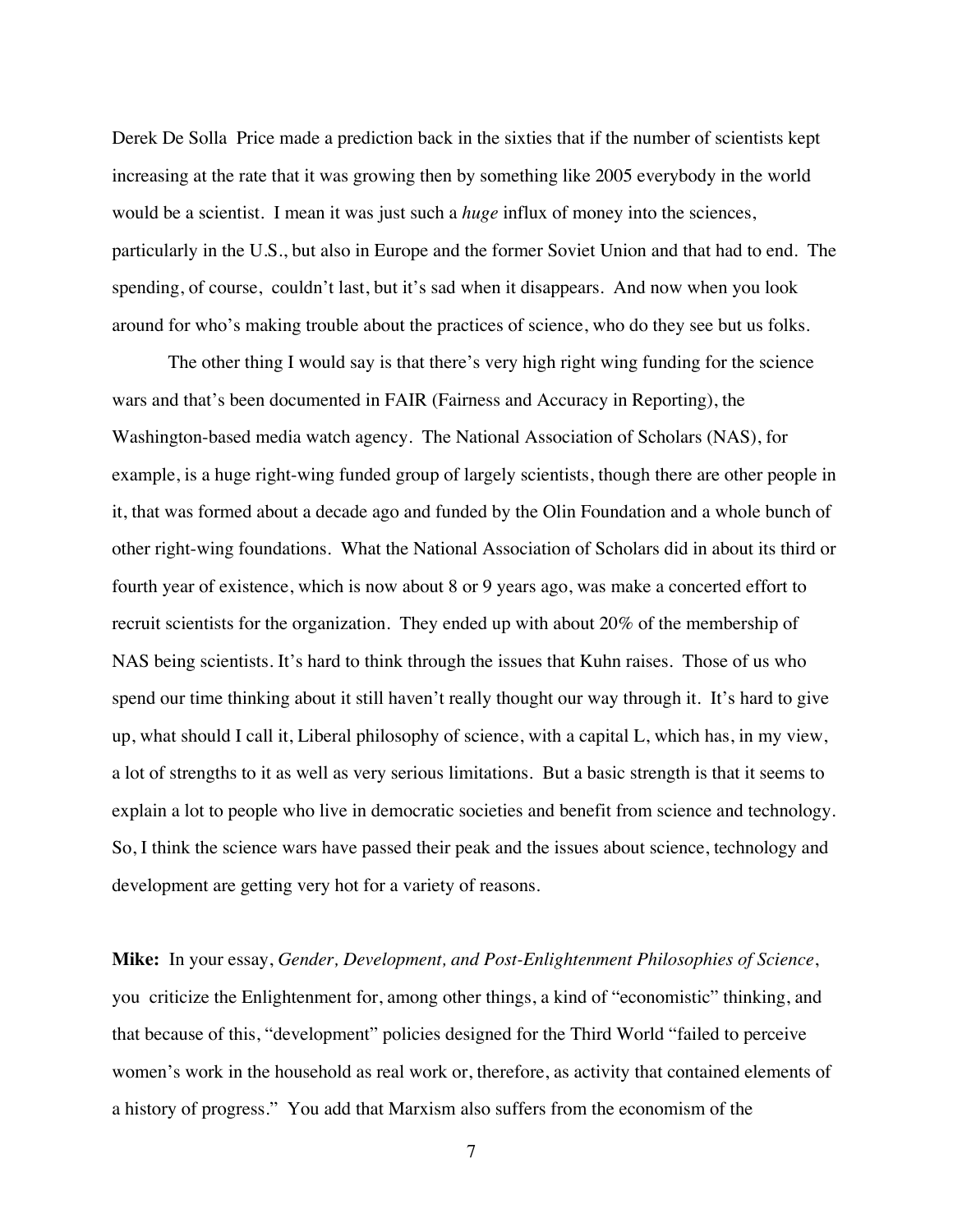Enlightenment. To make that point, you refer to the work of Maria Meis, which I find interesting because I think she misses the point about development, and "progress" especially regarding labor saving devices. I have in mind Marxist Feminists like Mariasoa Dalla Costa, who argues that technology develops as a result of workers refusing work, including the refusal of household work. This kind of refusal of work can translate into "progress" because who wants to perform back-breaking labor all their lives? The issue is how workers can find ways to control the supply of labor so they can push the work back up onto the shoulders of capitalists. Mies, at the end of her book, takes the opposite stand, that women in the so-called third world need to re-appropriate work rather than refuse it. It seems to me that Marxist Feminists like Dalla Costa make a persuasive point in that to refuse work is a necessary strategy in any effort to resist the repressive "economistic" nature of the Enlightenment, which is, as Weber points out, bound up with the work ethic. Do you find refusing work to be a viable feminist strategy for a program that seeks to "decenter the center?"

**Sandra:** I think I understand what you mean. That's very interesting. There's a kind of tension in your question, I think, because the marxist account that it comes out of also values work and thinks that labor is fundamental to who we are as humans and how we interact with the world. Getting a long-handled hoe instead of a short-handled hoe is a way to refuse a sort of backbreaking work. I guess it would be refusing physically hard and exploitative work. That may be a little too restrictive a notion of how technologies operate and why they develop. Technologies also developed to make possible kinds of social relations that hadn't existed before. Think about the information revolution. Those who invented the technology didn't know exactly what would happen. You can't control technologies in those ways. Their uses get established through existing social relations and so forth. The telephone, for example, created sets of social relations that were not possible with morse code. Then these were co-opted, in part, by women to maintain kinship relations, which I do all the time on the phone and email. So, technologies are invented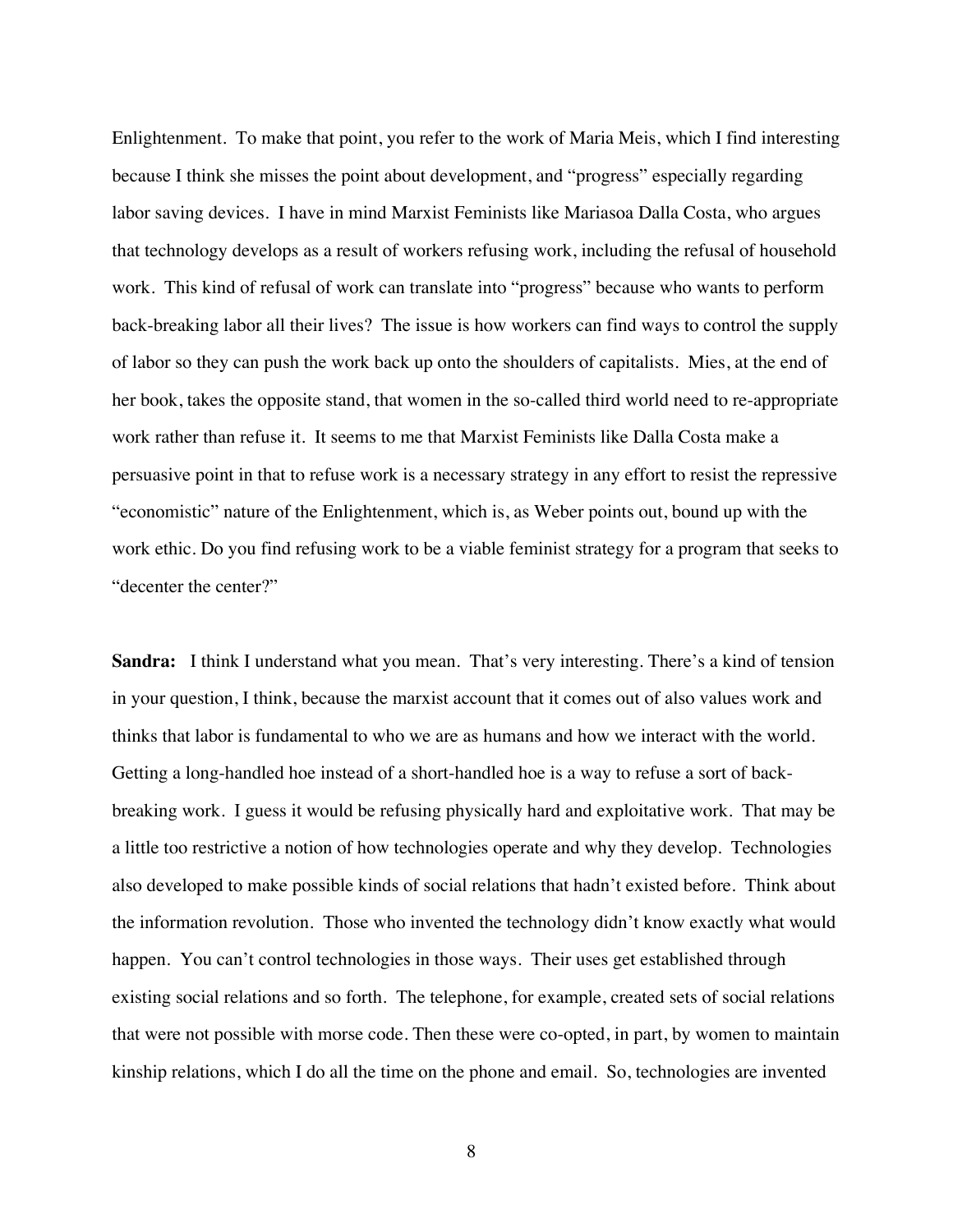for very diverse reasons in the first place and they then develop in ways that their inventors wouldn't have imagined.

**Patricia:** What is your take on technology in terms of the rest of the west? Do you think it's helpful?

**Sandra:** I'm reading Manuel Castell on the Net Society. I'm finding it very useful for thinking about these new forms and societies that exist entirely within capitalism, but it's a different kind of capitalism than the older forms and there are different forms of resistance possible within this than were possible within the older forms. What I like about his work is that he responds to your question without being a futurologist. I mean, I'm interested in looking at the science and technology strain through all that and sometimes he's aware of that and sometimes he isn't. So as soon as I get nourished by his work, I want to go have some conversations with him about it because science and technology are fundamentally the basis of the global political economy in ways that were not the case before the information revolution. I think philosophy of sciences and sociology of knowledge are nowhere near up to it and who knows how to get a hold of it unless you have someone like Castell who's going to put an analysis of science and technology into a political economy analysis that's backed up by that *huge* amount of detail that he got his graduate students to generate in all these cities around the world over the last 30 or 40 years. **Patricia:** But that's what's so wonderful about it . . .

**Sandra:** It's wonderful work and his focus is also on social relations, the relationship of what happens to the state. When I had dinner with him a couple of months ago I asked him who was doing feminist work in this context and I'm starting to track down some of these people, Saskia Sassen, (sp?) who are doing some of this work . . . But somebody like Mies is more in that tradition than she is in any other. She, too, is capable of this global vision of what's happening around women and work. One think I liked about Mies is that she was focused on labor, deeply marxist at the same time she's challenging the foundations of marxism in some important ways, particularly around the accumulation of primitive capital. That still goes on. The arguments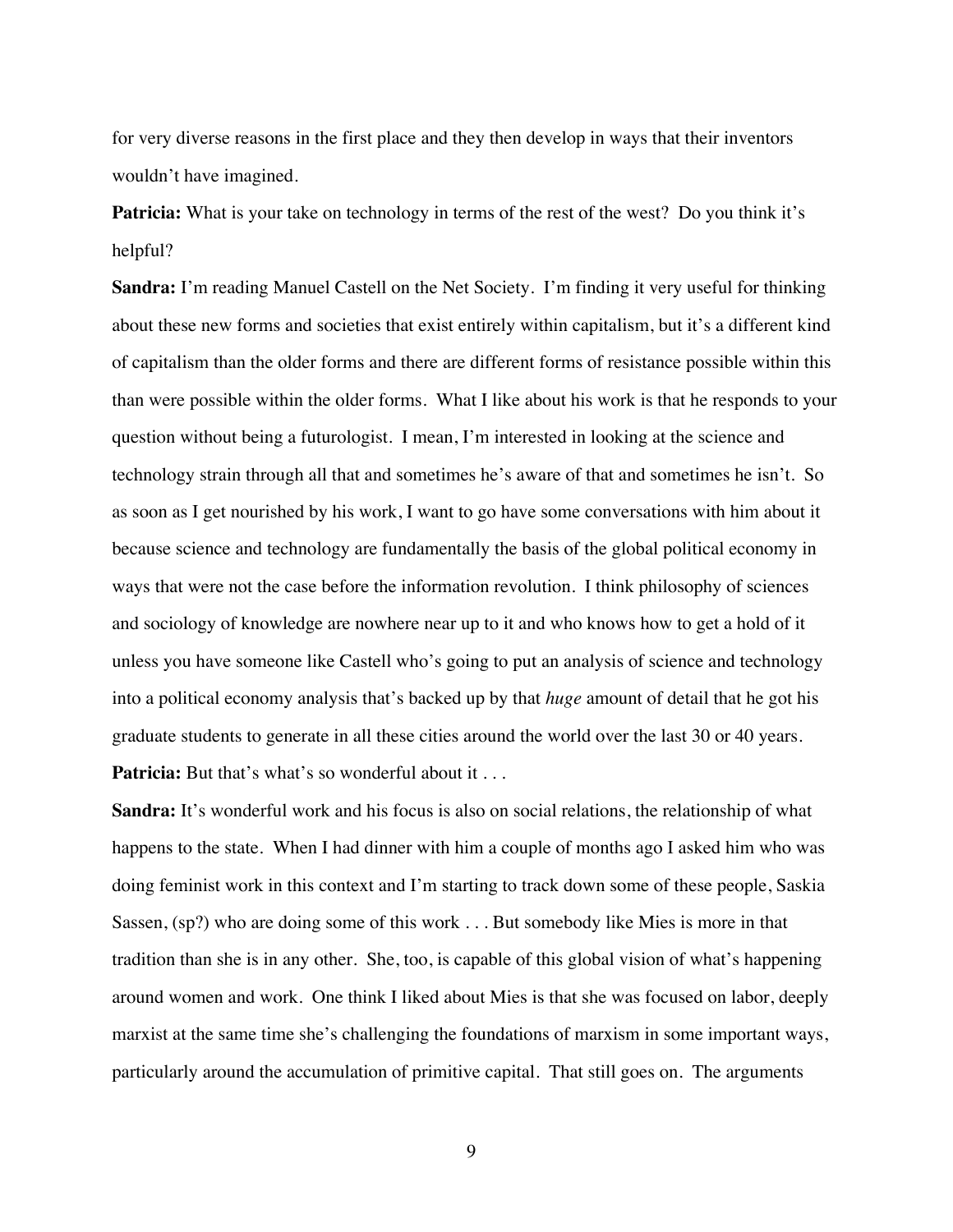about feminization of labor I think are very interesting. The way that she integrates the feminist analysis of violence against women right into the labor discussions I think is useful.

**Stephanie:** I'm going to circle back to an earlier topic a bit. Feminist postmodernism challenges the notion that there is a feminist standpoint that can be simply privileged in epistemological questions. There is no one "female" standpoint but rather multiplicities of women's lives and experiences. It also question whether voices from the margins necessarily have an epistemological advantage. I know you have confronted these issues in the past, but would you respond to these challenges in the same way today? Why or why not?

**Sandra:** The argument was never that there's one feminist standpoint that all women share. Feminist standpoint theory was invented by social scientists, social theorists like Dorothy Smith, who starts from everyday life to ask questions about dominant institutions. So, depending on whether you're starting with the maintenance workers in this building or the nurses in the hospital, you'll be starting from a different standpoint but you will be starting from the standpoint of everyday experience in that sense. However, to start from everyday experience in some particular context, for standpoint theory, is not to have the answers to questions, but simply to pose new questions. It's to get a small degree of freedom from the dominant conceptual framework of, let us say, sociology or history or philosophy of science for that matter. Let me take my own work. In *Is Science Multi-Cultural,* I'm starting from outside the conceptual framework of western philosophy of science, not from outside of all conceptual frameworks, just a tiny degree of freedom to get a critical perspective on it. So, standpoint theory is part of critical theory. It's one of many post-marxian critical theories. It is very much an epistemology, but to start thinking of it from the abstract epistemological position ends up precisely with the kinds of questions that fail to grasp what is actually happening. So, from the beginning I have argued and would continue to argue that, yes, if you want to put it this way, feminist standpoint theory is a feminist postmodernism in that respect. It's always positioned against the god trick. Donna Harraway is a standpoint theorist. It's her language of the god trick I'm using. It's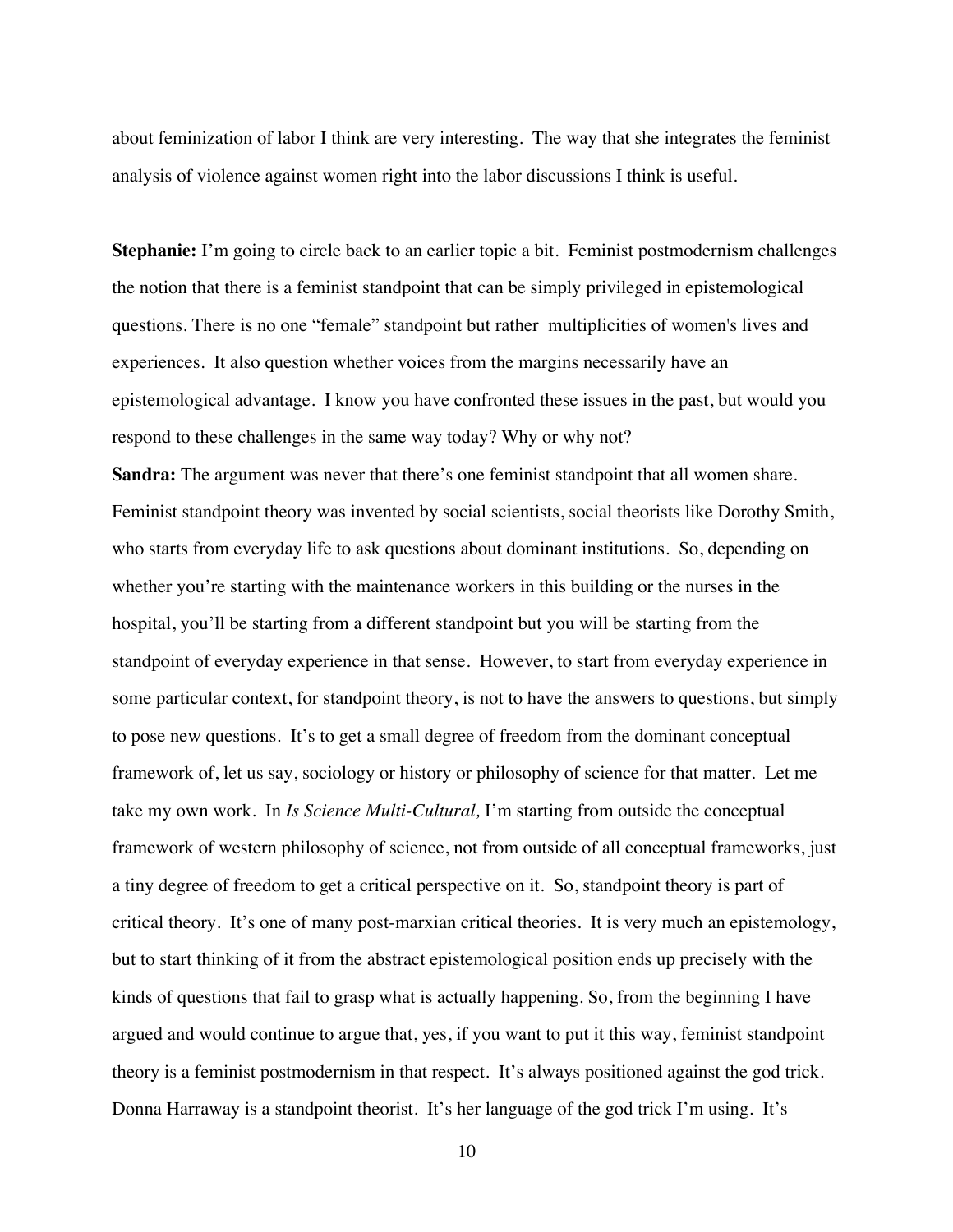always positioned against that one transcultural position and arguing that there are many different other positions from which to understand the conceptual frameworks and the discourses of the institutions of society. So, yes, there are a multiplicity of positions. And about voices — I would say that no voices have the "truth." But I think voices from the margins frequently, but not invariably, ask the kinds of questions that are not even askable from the center. Those questions start off research projects in different directions. So, when women complain how tired they are, for example, if we ask why women have a double day of labor instead of asking the kinds of questions that sociologists traditionally ask, framing it as a "labor of love" in the household, you get a whole different set of issues about how the economy runs, how the boss gets two workers for the price of one. You get a whole different set of questions. I think maybe part of the problem comes from marxism, actually, and standpoint theory is a post-marxism. Of course Marx knew that you needed wine to make French workers and beer to make German workers; that workers were culturally distinct and there is not one proletariat, he understood there was no one proletariat standpoint, yet the talk is about *the* proletarian standpoint. There's a kind of assumed homogeneity and I think that is part of Marx's Enlightenment legacy, that Marx is still part of the Enlightenment in some ways. Instead of rational man there's proletarian man. It's a homogeneous subject of knowledge and of historical agency. I think Marx is conflicted here. He does understand that workers are different, but a lot of the real difference got defined out of the proletariat, such as women were not central subjects in the proletariat. Housework was not a central kind of labor, slave labor was defined often in other kinds of ways. The lumpenproletariat was not part of the proletariat. That's his Enlightenment hangover. Now we've woken up from that hangover and standpoint theory doesn't need to, and in fact never did, adopt that kind of position of a homogeneity. Some of the things we say may sometimes sound like they are homogenous, but they're not. They're multiple. So it's difficult to get the voices from the margin. I know you're talking about can the subaltern speak and should the subaltern be able to speak, and should they, is it still subaltern? Those are very complex and valuable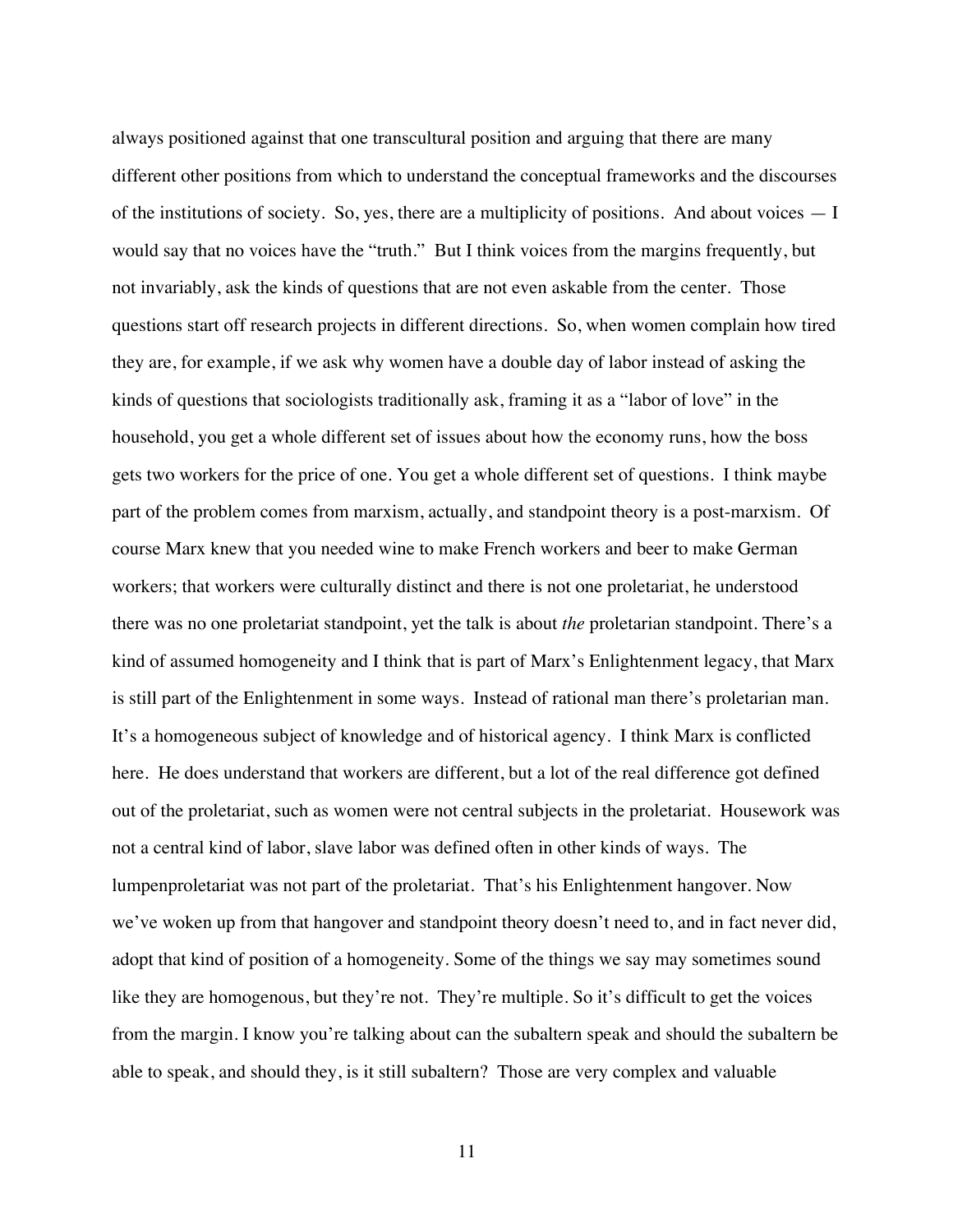discussions, but to devalue voices from the margin is a far worse sin than to value them and look at the ways in which they raise new issues for analysis.

**Stephanie:** Forgive the oversimplification in the interest of time....but another critical difference between feminist empiricism and feminist standpoint theory, as I understand it, is that feminist empiricism sees the problem in terms of discrimination against women and other excluded social groups and the under-representation of these groups in the scientific discipline. They argue that the methodology of science should be maintained, while gender biases should be examined and removed in science education and institutions, as well as in the definition, selection, and funding of research. Standpoint theory claims this is inadequate. In fact, in 1986, in *The Science Question in Feminism*, you characterized empiricism as an incoherent epistemological option for feminists, noting that objectivity is at odds with politicized feminist criticisms of science. Yet, five years later, in *Whose Science? Whose Knowledge?*, you proffer an alternative epistemological option for feminists which you call "strong objectivity." How is this different from "a kind of theoretical mimicking" of the dominant epistemological tradition of modern science?

**Sandra:** Oh, my goodness! That's a very good question. Let me go back first to feminist empiricism. I think that not just feminist empiricism, but all feminists inveigh against discrimination against women in the sciences. And all of us think that if there were more women scientists it would be a good thing for the content of science as well as for the justice issues, but we think so for different reasons and those are the differences between feminist empiricism and feminist standpoint theory. I'll point out also that feminist empiricism always thinks that men, too, should be able to learn to do unbiased research. Liberalism, philosophy of science, empiricism was always for men as well as women. The National Organization for Women was always for men as well. The problem was not women. The problem was men. So, men, too, as liberalism's John Stuart Mills says, can learn to be rational, can get rid of entrenched false beliefs and bad attitudes. Let me summarize with two points: First, discrimination against women is a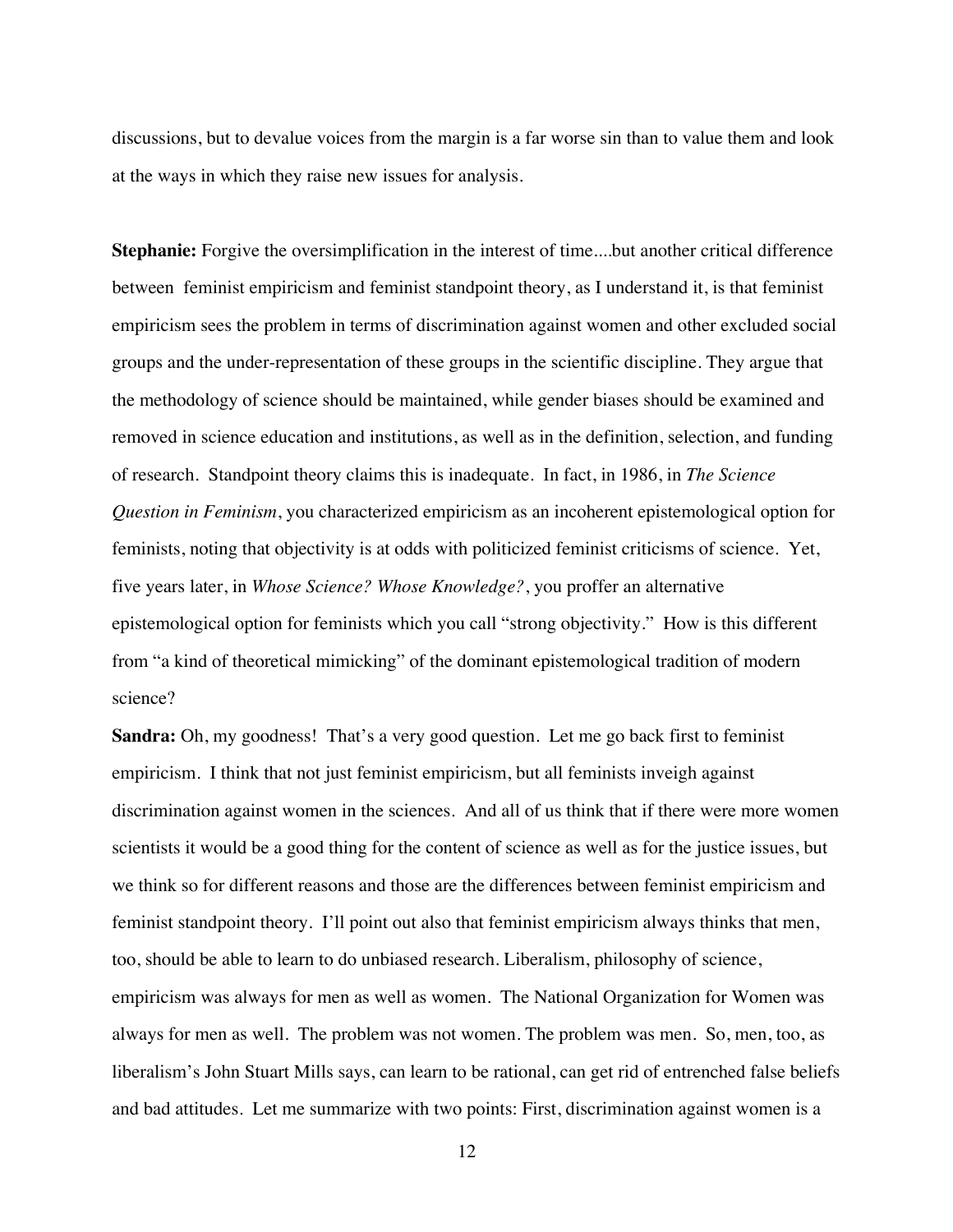bad thing wherever it occurs, for epistemological and scientific reasons as well as for political reasons; and second, men, too, should be able to be subjects of feminist thought.

But let me come to this issue of objectivity very briefly. I think that feminist empiricism is incoherent, but, hey, coherence isn't always a virtue. Coherence in a set of false beliefs is not a virtue. I think feminist empiricism has some really interesting arguments and I pointed out the incoherence in it because I think incoherences in a belief system show something that can't be said or that's unable to be articulated. It's putting scotch tape over some kind of problem. If you could articulate the problem you would see the incoherence and then we could try to do something about it. Those incoherences in feminist empiricism and in liberalism more generally are really interesting because they show the kind of semi-awareness of problems that can't be fully articulated within the conceptual framework available, the framework that liberalism provides. This is an ongoing problem. And it's not just a feminist problem. It's just as bad with those who aren't feminists, to put it mildly. I think pursuing those incoherences is very interesting. One of those incoherences is around how they think about objectivity. In *Whose Science, Whose Knowledge?* and a whole bunch of papers I published around the same time, I argue that feminists have noticed that what counts as a problem in the first place, the whole context of discovery, if we can use these philosophers' language—but wait, let me say this more clearly. How was objectivity to be maximized in scientific research? The answer to that is through scientific method. Scientific method comes into play in what philosophers refer to as the context of justification. Scientific method works, and I'm simplifying radically here, by repeating observations across a single observer or group of observers. So, suppose I come up with one set of conclusions and you come up with another after reportedly making the same observations. We can look at assumptions, the way that evidence is being weighed, data collected, and so forth. And oh, say, one of us comes up with this conclusion because we are making racist assumptions and the other is not. So, by looking at the differences between observations and assumptions and techniques used, we can identify and eliminate distorting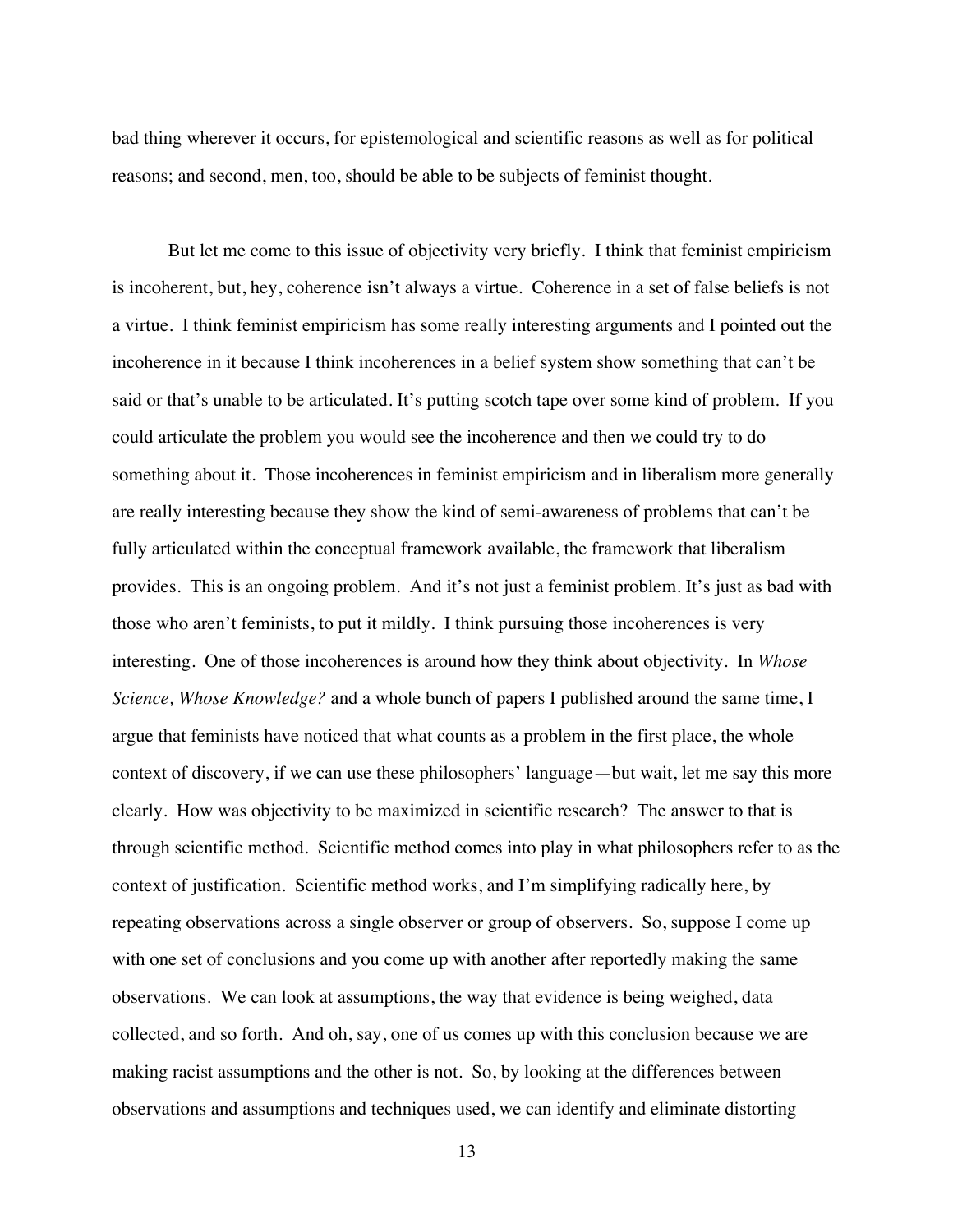assumptions. However, if everybody in a community shares, let us say, eurocentric assumptions, there's nothing in that process that's going to enable them to be identified and that's been the case with eurocentrism and sexism, with racism, with ethnocentrism, with class biases, sexuality, heterosexism. And so feminists and people in these other emancipatory movements have argued that you have to look at the way the question is asked. What counts is the problem in the first place. How is the problem conceptualized? Which hypotheses are favored? What is the design of the research? All of these occur before method even has a chance to get in there. Some of the biased assumptions that sneak in here will get detected, but ones that are shared by the entire research community will not. Therefore, what was referred to as objectivity is, on our account, only weak objectivity because it fails to get any methodological controls over this earlier part of the process and therefore, standpoint theory is one response to that. It says, okay, go start from perspectives that are not part of the scientific community, such as women's tiredness after a double day of work or the effects of third world development on people in the third world. People then can look back and see that development in the third world has been maldevelopment. Something that for decades couldn't be seen by the IMF and World Bank but now can be seen by them. So strong objectivity expands the methodological controls. You're right that, in some ways, it continues using some of the conceptual apparatus and techniques of modern science, but the goal was never to go off to an island and start over, but rather to sort through our own traditions, our own cultural traditions, which include empiricism and positivism, and so forth, and take what's valuable there and update it and reject the parts that aren't valuable. So the idea is not to go native in somebody else's epistemology, but rather to come to a more measured appreciation of strengths and limitations of our cultural inheritance.

**Stephanie:** Do you think that it's not possible in principle to detect the biases from within? That it always takes someone from without?

**Sandra:** I don't know the answer to that. But I think that it's less likely. In my more recent writings I refer to it in terms of cognitive diversity for some of the same reasons as biodiversity. Science has this value system, a whole history of understanding...I mean the lowest graduate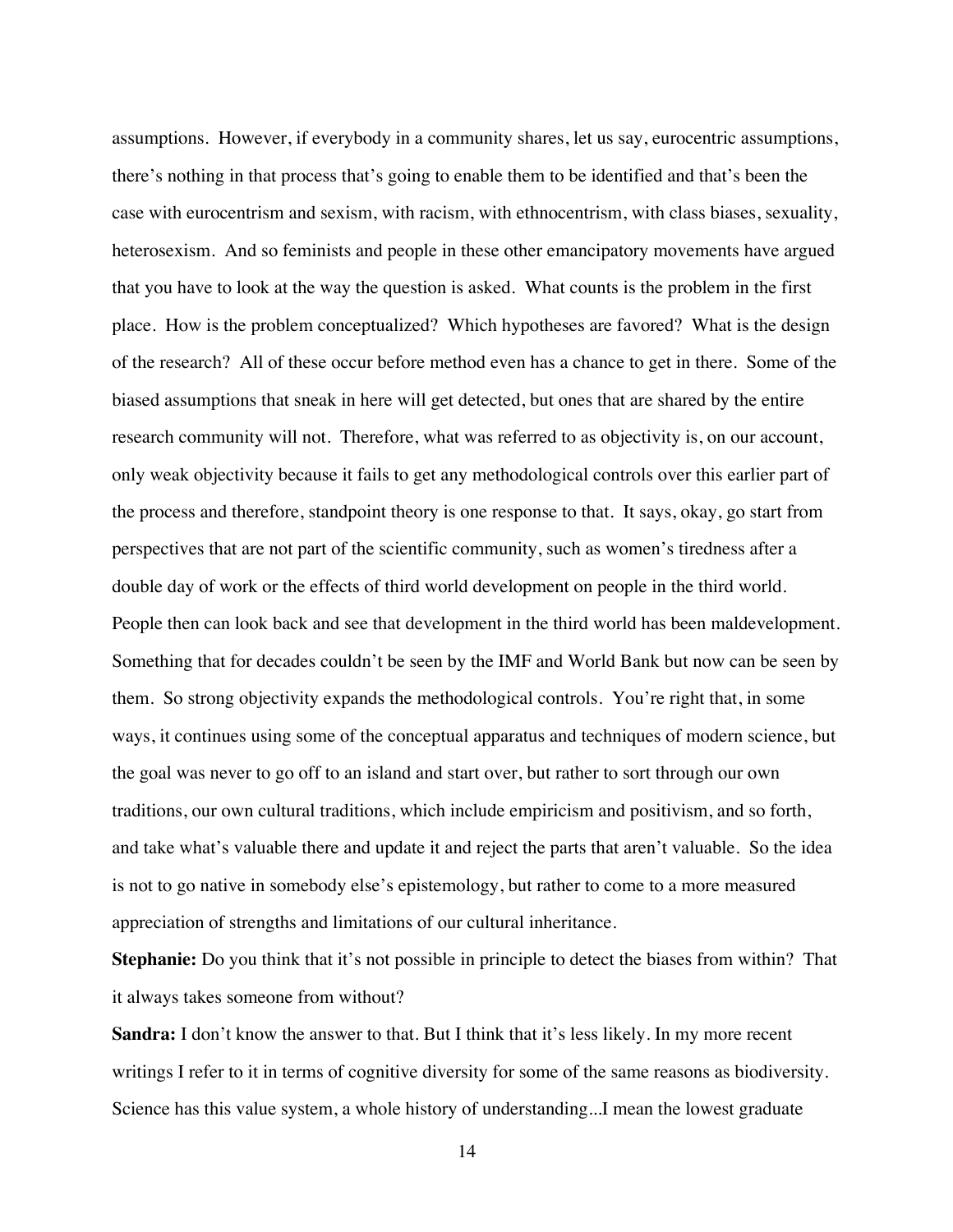student's, and maybe even the lowest undergraduate student's observations are valued just as much as Nobel prize winners', and so forth. The epistemologies do not articulate this point enough, at least to respond to feminist, post-colonial, and similar concerns.

**Mike:** What are post-colonial science and technology studies?

**Sandra:** After WWII and after the end of formal colonial rule, as I do not need to tell *Found Object* and its readers, there was a great deal of activism by people in the developing world to rethink their lives and the worlds in which they lived and particularly, to my interest here, their own cultural traditions, their own scientific and technological traditions and what they wanted from the west and what they didn't want from the west. And this project was helped along by their having to critically think about what they were getting in third world development. Third world development was from the very beginning conceptualized as science and technology transferring north to south. You can see it in C.P. Snow's*The Two Cultures* very clearly. The reason why humanists need to understand scientists better is so they can vote right around science and technology issues and, thus, the quality of life in the developing world can rise to that of the rest of the west. So, first of all, there was the problem that development didn't fulfill that promise and, in fact, was increasing inequality for the most part, and science and technology were a central part of that. Secondly, beginning in the mid-eighties, there were a whole bunch of national and international conferences on these kinds of topics, several of them supported by UNESCO, by the Indian History of Science Group, and so forth. I went to some of these and among the publications that came out of these conferences were the new post-colonial global histories that our children now get in elementary school. These replace the old world history books that looked at history as a history of encounters between cultures that were borrowing from each other in different ways through various relations, frequently not friendly. There's a science and technology theme running through all of this literature and the historians have been pulling it out. A major question that has been asked is, are there causal relations between the two great marks of modernity, that are the voyages of discovery, as we were taught to call them, and the development of modern sciences in Europe. The great historian of Chinese science, Joseph